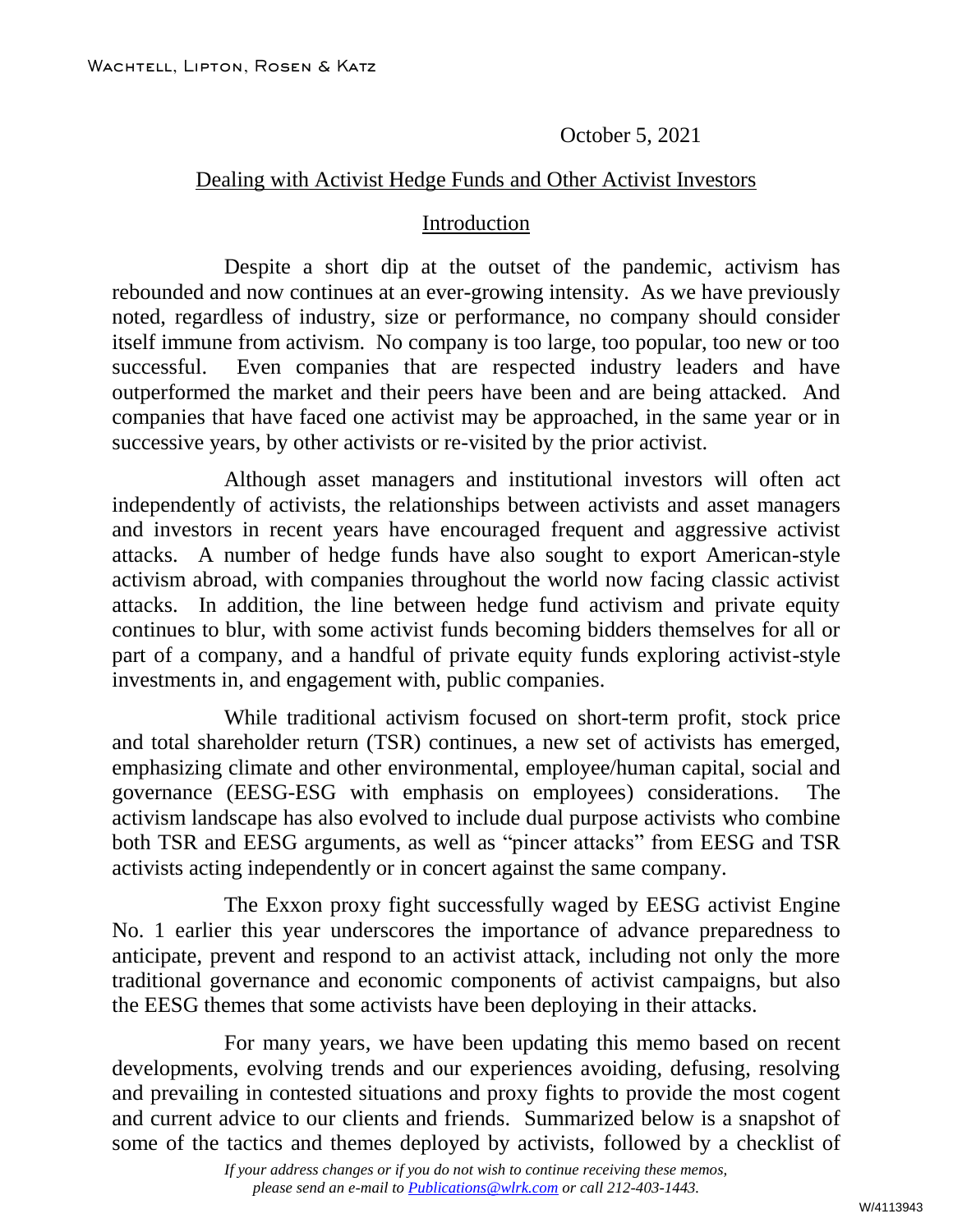matters to be considered in putting a company in the best possible position to prevent, respond to or resolve an activist attack.

## The Attack Devices Used by Activists

- Aggressively criticizing a company's governance, management, business and strategy, sustainability and ESG strategies, and presenting the activist's own recommendations and business and ESG plans, through a "white paper" or other public documents or statements.
- Proposing a precatory proxy resolution for actions prescribed by the activist or the creation of a special committee of independent directors to undertake a strategic review to "maximize shareholder value" and/or meet ESG goals, especially with respect to environmental impact.
- Demanding an accelerated "Investor Day" at which the company would be pushed to disclose forward-looking projections, financial targets and actions involving the portfolio and allocation of capital.
- Recruiting candidates with industry experience (including retired CEOs of major companies or even former executives of the target) to serve on dissident slates, and conducting (or threatening to conduct) a proxy fight to get board representation at an annual or special meeting or through action by written consent.
- Orchestrating a "withhold the vote" campaign against the company's incumbent directors.
- Seeking to force a sale of the company by leaking or initiating rumors of an unsolicited approach, publicly calling for a sale, acting as an (unauthorized) intermediary with strategic acquirers and private equity funds, taking positions in both the target and the acquirer, making their own "stalking-horse" bid or partnering with a hostile acquirer to build substantial stock positions in the target to facilitate a takeover.
- Leveraging the proxy advisory firms and their recommendations to amplify the activist's influence.
- Communicating with and rallying institutional investors and sell-side research analysts to support the activist's arguments.
- Using stock loans, options, derivatives and other devices to accumulate positions secretly, announce surprisingly large, leveraged economic stakes or increase voting power beyond the activist's economic equity investment.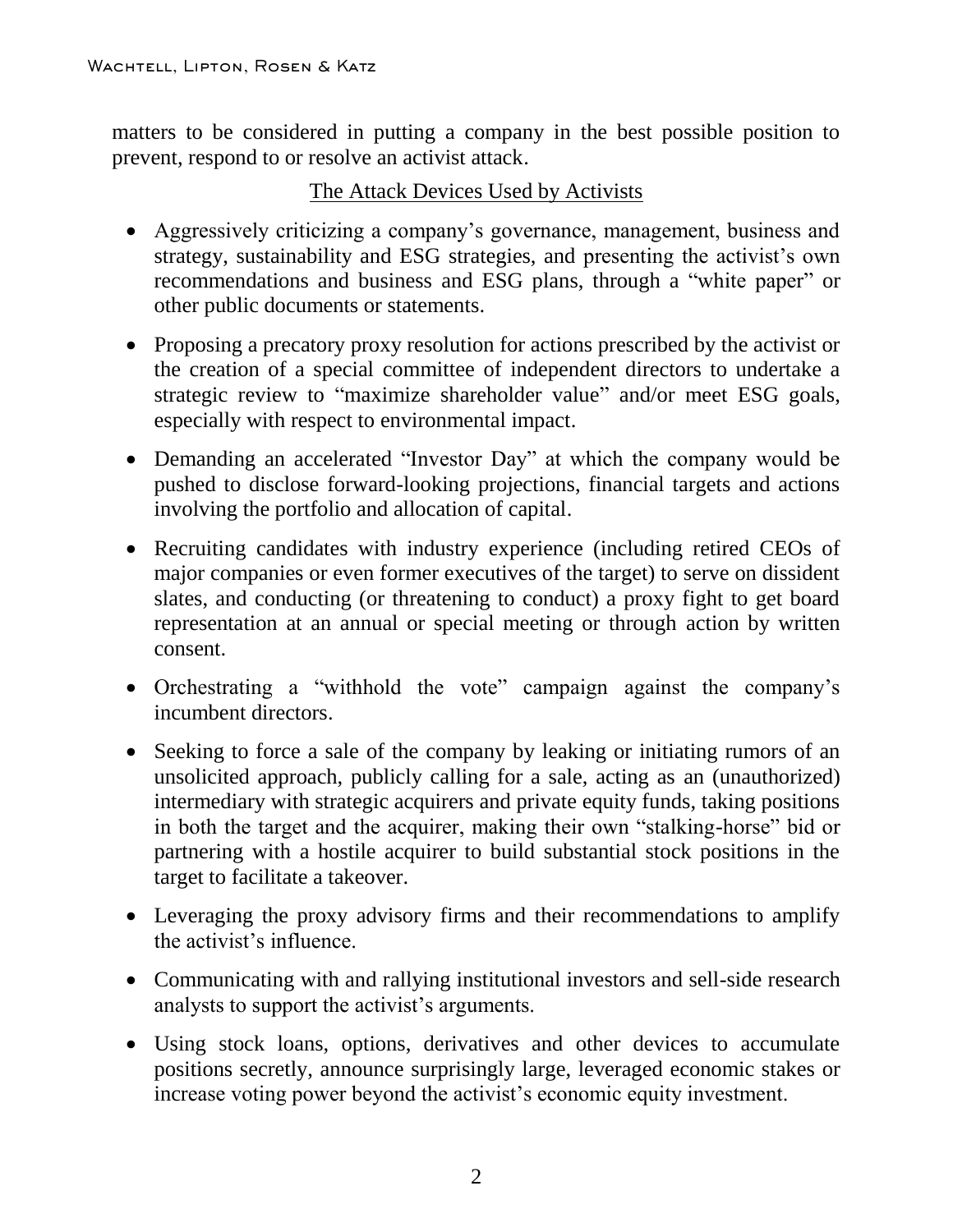- Using sophisticated public relations, social media and traditional media campaigns to advance the activist's arguments.
- Investing in significant diligence and third-party consulting services to analyze the target's strategy, business, operating margins and/or ESG impact.
- Seeking to create divisions within the boardroom or between the board and management; several major activists have been successful in achieving such wedges.
- Reaching a company's retail shareholders through Internet forums and social media channels, weekly mailings, telephonic outreach, local newspaper advertisements and user-friendly infographics.
- Hiring private investigators to create dossiers on directors, management and key employees and otherwise conducting aggressive "diligence."
- Initiating litigation, including demands for books and records, sometimes concurrently with a proxy fight.
- Waging repeated campaigns at the same company, regardless of the outcome of the initial campaign, or joining with other activists to converge on the same company at the same time.

Current SEC rules do not prevent an activist from secretly accumulating a more than 5% position before being required to make public disclosure and do not prevent activists and institutional investors from privately communicating and cooperating. We have long [sought](https://www.wlrk.com/webdocs/wlrknew/ClientMemos/WLRK/WLRK.27398.21.pdf) to correct this [loophole.](https://www.wlrk.com/webdocs/wlrknew/ClientMemos/WLRK/WLRK.27729.21.pdf)

Prevention of, or response to, an activist attack is an art, not a science. There is no substitute for preparation. The issues, tactics, team and approaches to an activist challenge will vary depending on the company, the industry, the activist and the substantive business and governance issues in play. To forestall an attack, a company should regularly review its business portfolio and strategy, its ESG issues and strategy, and its governance and executive compensation. In addition to a program of advance engagement with investors, it is essential to be able to mount a defense quickly and to be agile in responding to changing tactics. A wellmanaged corporation executing clearly articulated, credible strategies can prevail against an activist by making its case to the rest of its shareholders. A welladvised corporation should also play offense in anticipation of activism and in resolving activism.

Given the risks and potential harm of a full-blown battle, in certain situations the best response to an activist approach may be to seek to negotiate with the activist and reach a settlement on acceptable terms, if such a settlement is feasible, even if the company believes it could win a proxy fight. However, when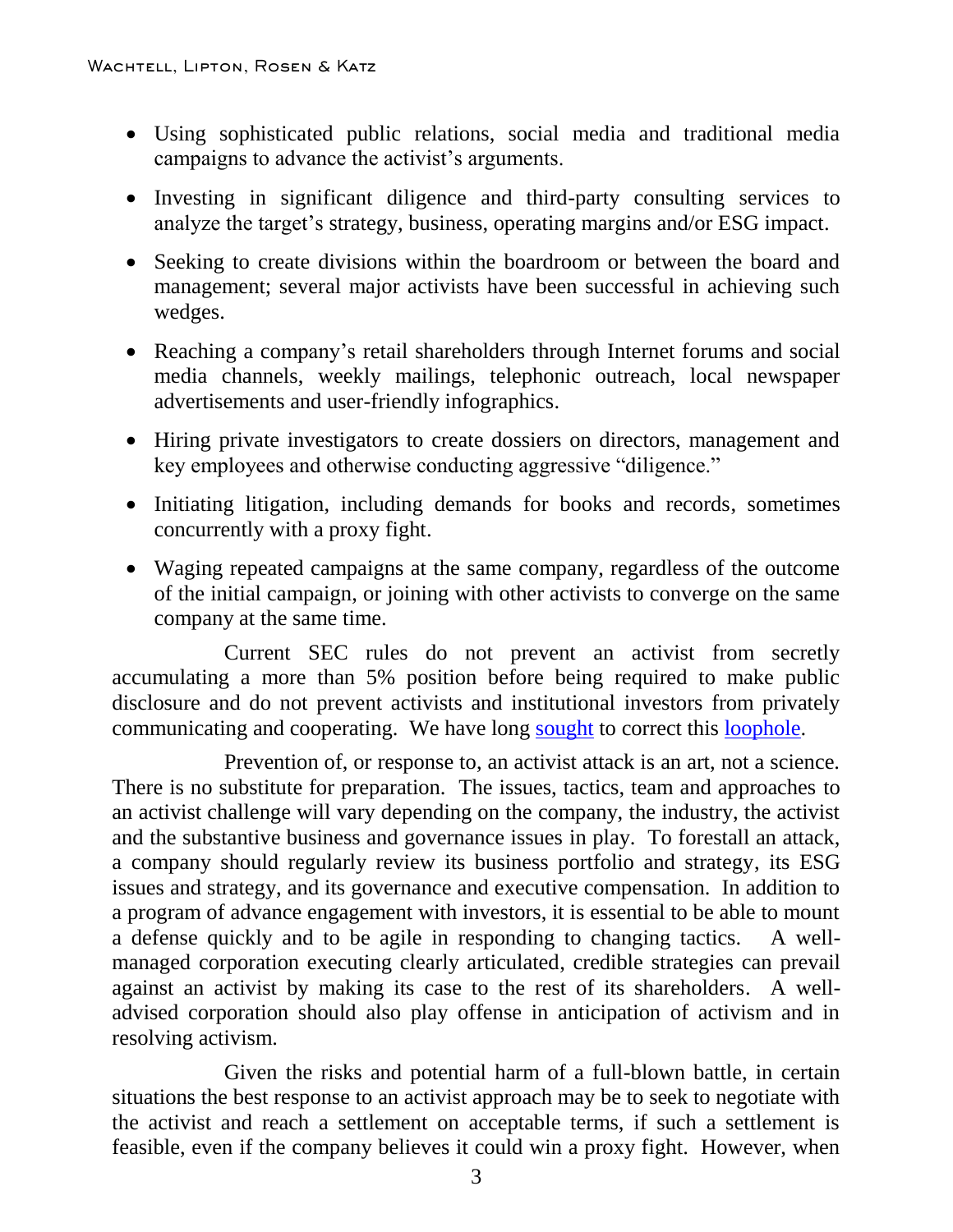a negotiated resolution is not achievable on acceptable terms, whether because the activist's proposals are inimical to the company's business goals and strategy or because the activist is unwilling to be reasonable in its negotiation, the ability to wage an effective campaign will depend on advance preparation, proactive action, good judgment and effective relationships and engagement with shareholders.

# Advance Preparation

## Create Team to Deal with Activism:

- A small group of key officers plus legal counsel, investment banker, proxy soliciting firm and public relations firm.
- Continuing contact and periodic meetings or calls with the team are important.
- A periodic fire drill with the team is helpful to maintain a state of preparedness; the team should be familiar with the hedge funds and other investors that have made activist approaches generally and be particularly focused on those that have approached other companies in the same industry and the tactics each fund has used; the team should also use that familiarity to be alert to any contacts or interest shown by known activists.
- Periodic updates to the company's board of directors.

# Shareholder Relations:

- The investor relations officer is critical in assessing exposure to an activist attack and in a proxy solicitation. In many companies, the CFO may also be critical to the investor relationships. The officers that spend time with the major index funds and the stewardship/proxy voting teams at the actively managed funds are also critical, and at many companies the chief legal officer/general counsel or her/his designee effectively plays this role. The credibility that these officers have with the institutional shareholders has been determinative in a number of proxy solicitations. Candid assessment of shareholder sentiment should be appropriately communicated to senior management, with periodic briefings provided to the board.
- Articulate, update and promote the company's position on corporate purpose, employee priorities, social issues, diversity, aligned political issues, ESG and long-term sustainability in appropriate forums.
- Review capital return policy (dividends and buybacks), broader capital allocation framework, analyst and investor presentations and other financial public relations matters (including disclosed metrics and guidance).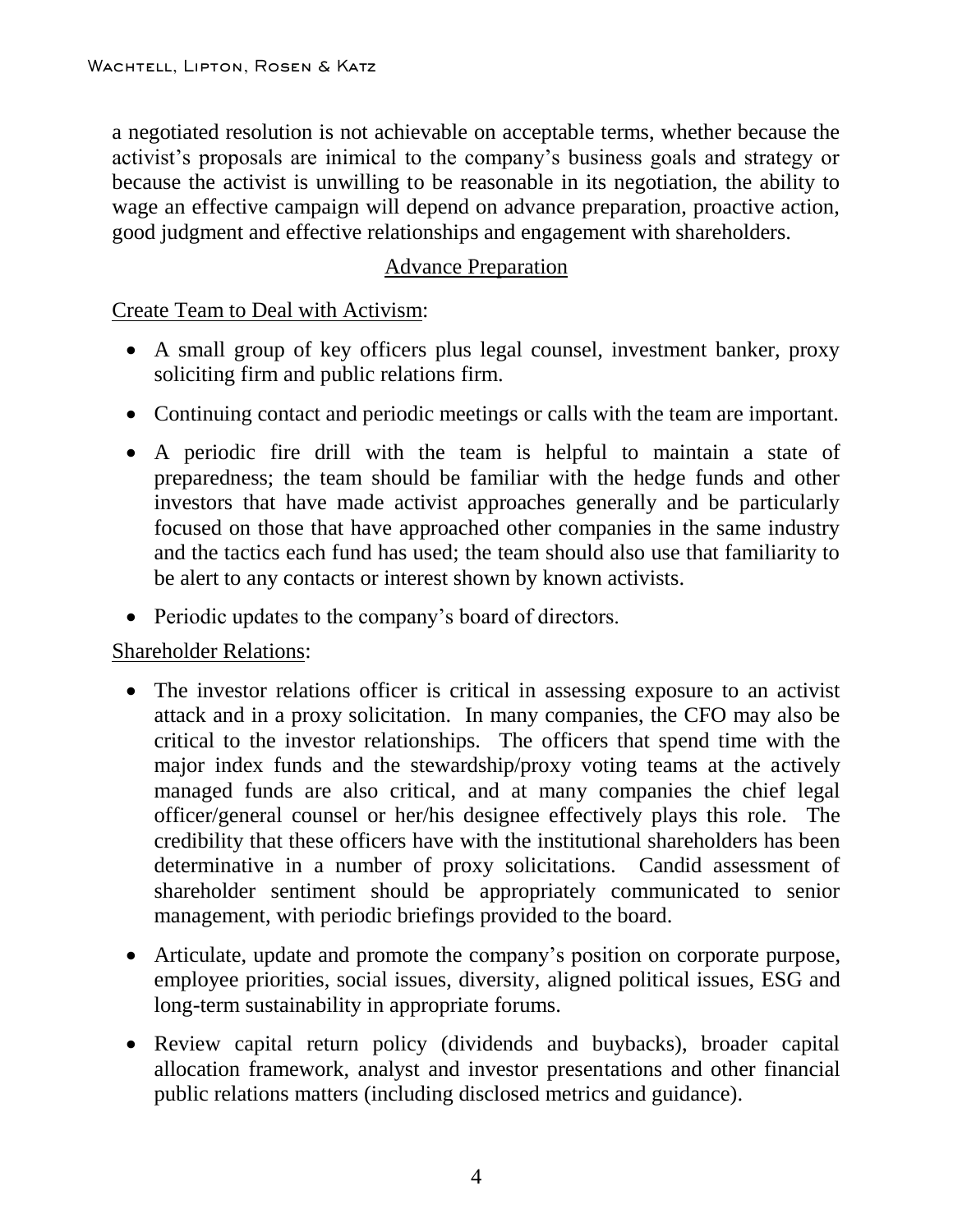- Monitor peer group, sell-side analysts, proxy advisors, active asset managers, and internet commentary and media reports for opinions or facts that will attract the attention of activists. These sources may also provide advance warning of themes that an activist may be promoting or testing.
- Articulate and consistently maintain the company's basic strategic message while updating the strategy as circumstances warrant.
- Objectively assess input from shareholders and whether the company is receiving candid feedback. The company should make sure that major investors feel comfortable expressing their views to the company and believe that the company honestly wants to hear any concerns or thoughts they have.
- Proactively address reasons for any shortfall versus peer benchmarks, including reasons why peer comparisons may be inapposite. Be aware of ESG shortfalls against perceived corporate leaders even if they are not in the same industry. Anticipate key questions and challenges from analysts and activists, and be prepared with answers. Monitor peer activity and the changes peers are making to their businesses, as well as key industry trends.
- Build credibility with shareholders and analysts before activists surface.
- Monitor changes in hedge fund and institutional investor holdings on a regular basis; understand the shareholder base, including, to the extent practical, relationships among holders. Pay close attention to activist funds that commonly act together or with an institutional investor. Pay close attention to investors who are known to enlist activist funds or deploy activist campaign tactics.
- Maintain regular contact with major institutional investors, including both portfolio managers and proxy voting/governance departments; CEO, CFO and independent director participation is very important, and the role of the CLO/GC should also be considered. Consider engagement with proxy advisory firms.
- Major institutional investors, including BlackRock, Capital Group, Fidelity, State Street, TIAA, T. Rowe Price, Vanguard and Wellington, have established significant proxy departments that make decisions independent of ISS. It is important for a company to know the voting policies and guidelines of its major investors, who the key decision-makers and point persons are and how best to reach them. It may be possible to defeat an activist attack supported by ISS by gaining the support of major institutional shareholders.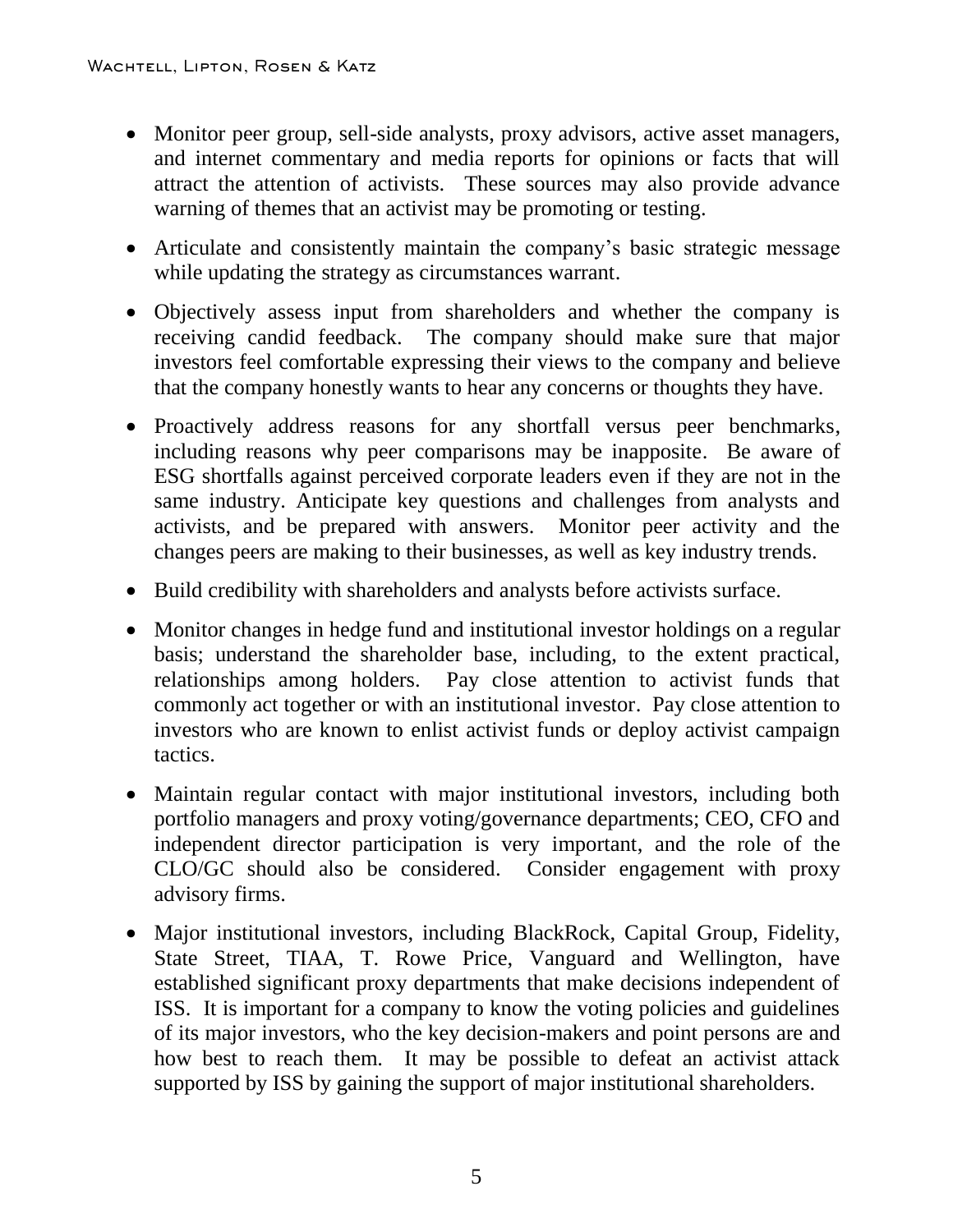- Consider whether enhancements to company disclosures or changes to governance practices are appropriate in light of evolving shareholder expectations, including with respect to ESG.
- Monitor third-party governance and ESG ratings and reports and seek to correct inaccuracies.
- Maintain up-to-date plans for contacts with media, regulatory agencies, political bodies, industry leaders and other stakeholders, and refresh relationships.
- Monitor investor conference call participants, one-on-one requests and transcript downloads.

### Prepare the Board of Directors to Deal with an Activist Situation:

- Maintaining a unified board consensus on key strategic issues is essential to success in the face of an activist attack; in large measure, an attack by an activist hedge fund is an attempt to drive a wedge between the board and management by raising doubts about strategy and management performance and to create divisions on the board, which may include advocating that an unnecessary special committee be formed.
- Keep the board informed of options and alternatives analyzed by management, and review with the board basic strategy, capital allocation, the portfolio of businesses and corporate ESG strategies in light of possible arguments for spinoffs, share buybacks, increased leverage, special dividends, cost-cutting initiatives, a sale of the company or other structural or business changes or ESG reforms.
- Schedule periodic presentations by the legal counsel and the investment banker to familiarize directors with the current activist environment and the company's preparation.
- Directors should guard against subversion of the responsibilities of the full board by the activists or related parties, and directors should be instructed to avoid being drawn into conversations with third parties and to refer all approaches by activists to the CEO.
- Boardroom debates over business strategy, direction and other matters should be open and vigorous but stay confidential and be kept within the boardroom.
- Recognize that psychological and perception factors may be more important than legal and financial factors in avoiding being singled out as a target.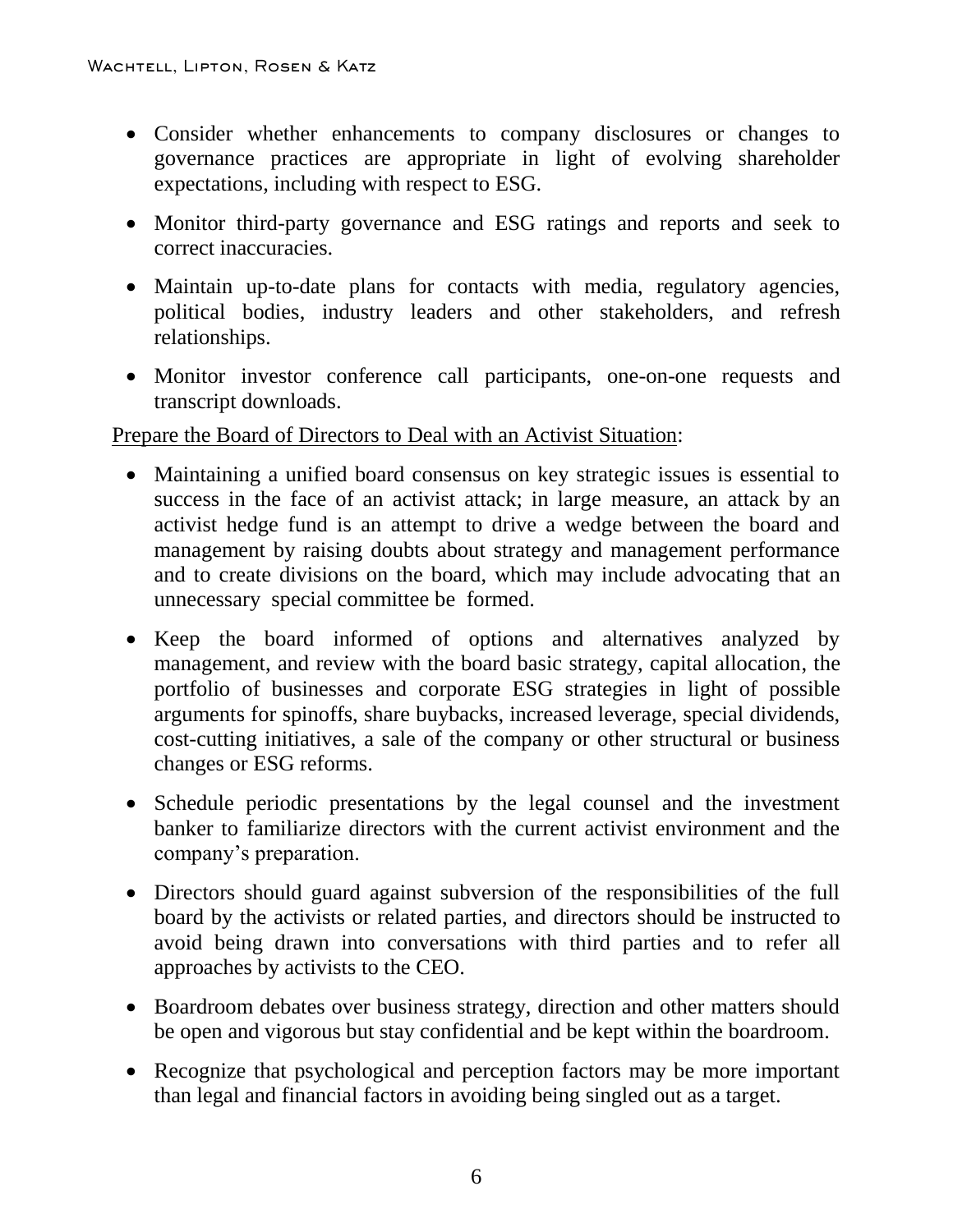- Scrutiny of board composition is increasing, and boards should self-assess regularly. In a contested proxy solicitation, institutional investors may particularly question the "independence" of directors who are older than 75 or who have lengthy tenures, especially where the board has not recently appointed new directors, in addition to more broadly assessing director diversity, expertise and attributes. Directors may also be criticized for "overboarding" or attendance issues. Meaningful director evaluation is now a key objective of institutional investors, and a corporation is well advised to undertake it and talk to investors about it. Regular board renewal and refreshment, and having longer-term board development and succession plans, can be important evidence of meaningful evaluation.
- A company should not wait until it is involved in a contested proxy solicitation to offer its key institutional shareholders the opportunity to meet with its independent directors. Many major institutional investors have recommended that companies offer scheduled meetings involving a company's independent directors. A disciplined, thoughtful program for periodic meetings and other engagement initiatives is advisable.

Monitor Trading, Volume and Other Indicia of Activity:

- Employ stock watch service and monitor Schedule 13F filings.
- Monitor Schedule 13D and Schedule 13G and Hart-Scott-Rodino Act filings.
- Monitor parallel trading and group activity (the activist "wolf pack").
- Monitor activity in options, derivatives, corporate debt and other non-equity securities.
- Monitor attendance at analyst conferences, requests for one-on-one sessions and other contacts from known activists.

Responding to an Activist Approach

Response to Non-Public Communication:

- Assemble team quickly and determine initial strategy. Response is an art, not a science.
- No duty to respond, but failure to respond may have negative consequences, and in most cases response is desirable.
- No duty to discuss or negotiate, but usually advisable to meet with the activist and discuss the activist's criticisms and proposals (company participants in any such meeting should prepare carefully with the company's activist response team and there should be at least two company participants in any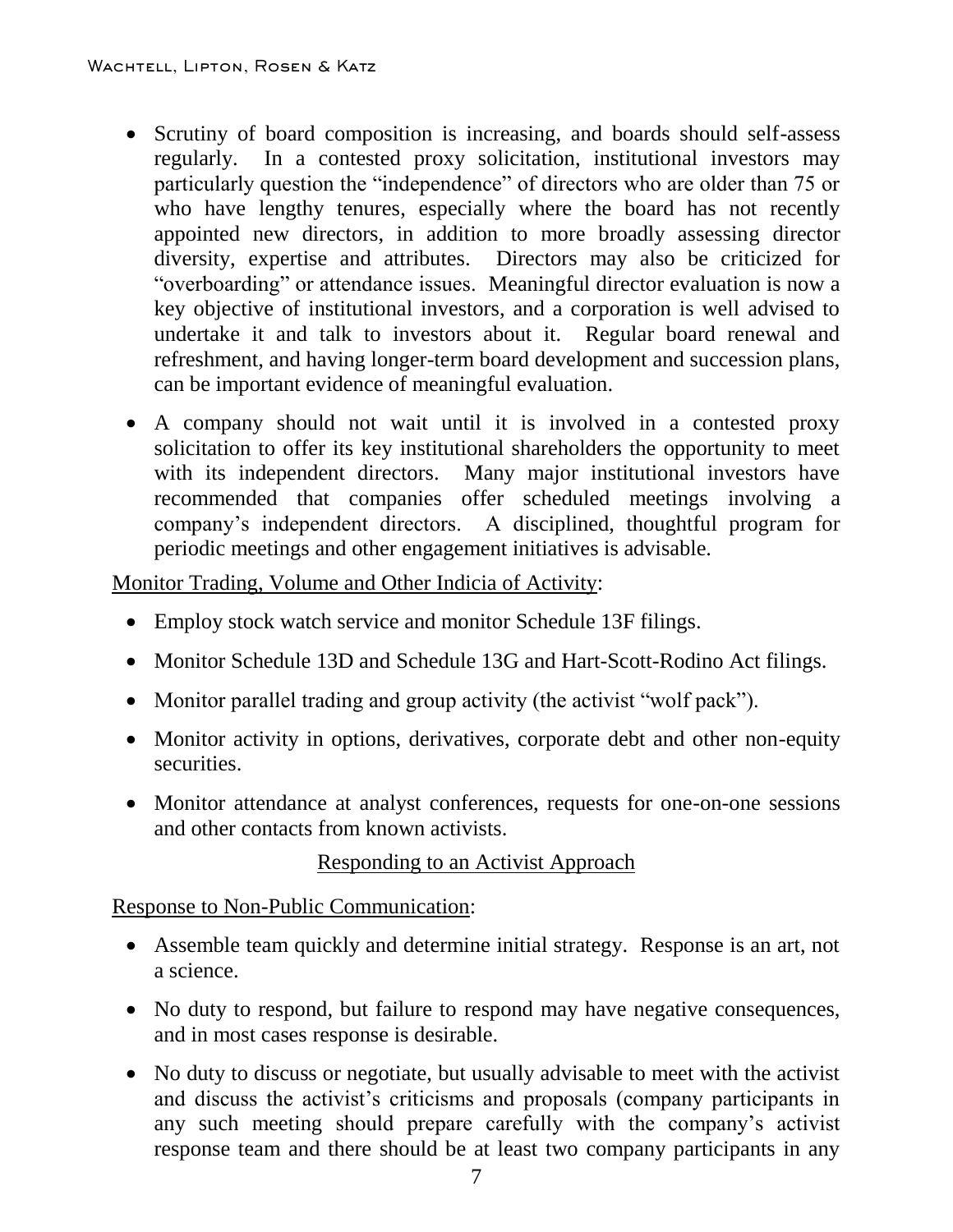such meeting); no outright rejection absent study; try to learn as much as possible by listening; keep in mind that it may be desirable at some point to negotiate with the activist and that developing a framework for private communication may avoid escalation.

- Generally no immediate duty to disclose; determine when disclosure may be required or desirable.
- Response to any particular approach should be specially structured; team should confer to decide proper response. Consider whether some of the activist's claims or demands have merit and/or are consistent with the company's own pending or proposed initiatives.
- Keep board advised; in some cases, it may be advisable to arrange for the activist to present its white paper to the board or a committee or subset of the directors.
- Be prepared for public disclosure by the activist and have immediate public response contingencies ready in the event of any disclosure.
- Be prepared for the activist to try to contact directors, shareholders, sell-side analysts, business partners, employees and key corporate constituencies. Make sure directors understand that any contacts should be referred to the CEO or other designated officer.
- Assess whether there are sensible disclosures, commitments or business actions that can be made, taken or accelerated to preempt or undercut the activist attack and the extent to which the activist may attempt to publicly claim credit for such disclosures, commitments or actions.
- Consider whether negotiations with the activist and settlement should be pursued and, if so, at what point in time.

Response to Public Communication:

- Initially, no response other than "the board will consider and welcomes input from its shareholders."
- Assemble team quickly; inform directors.
- Call special board meeting for the board to meet with the team and consider the communication.
- Determine board's response and whether to meet with the activist. Even in public situations, consider pursuing disciplined engagement with the activist. Failure to meet may also be viewed negatively by institutional investors. Recognize that the activist may mischaracterize what occurs in meetings.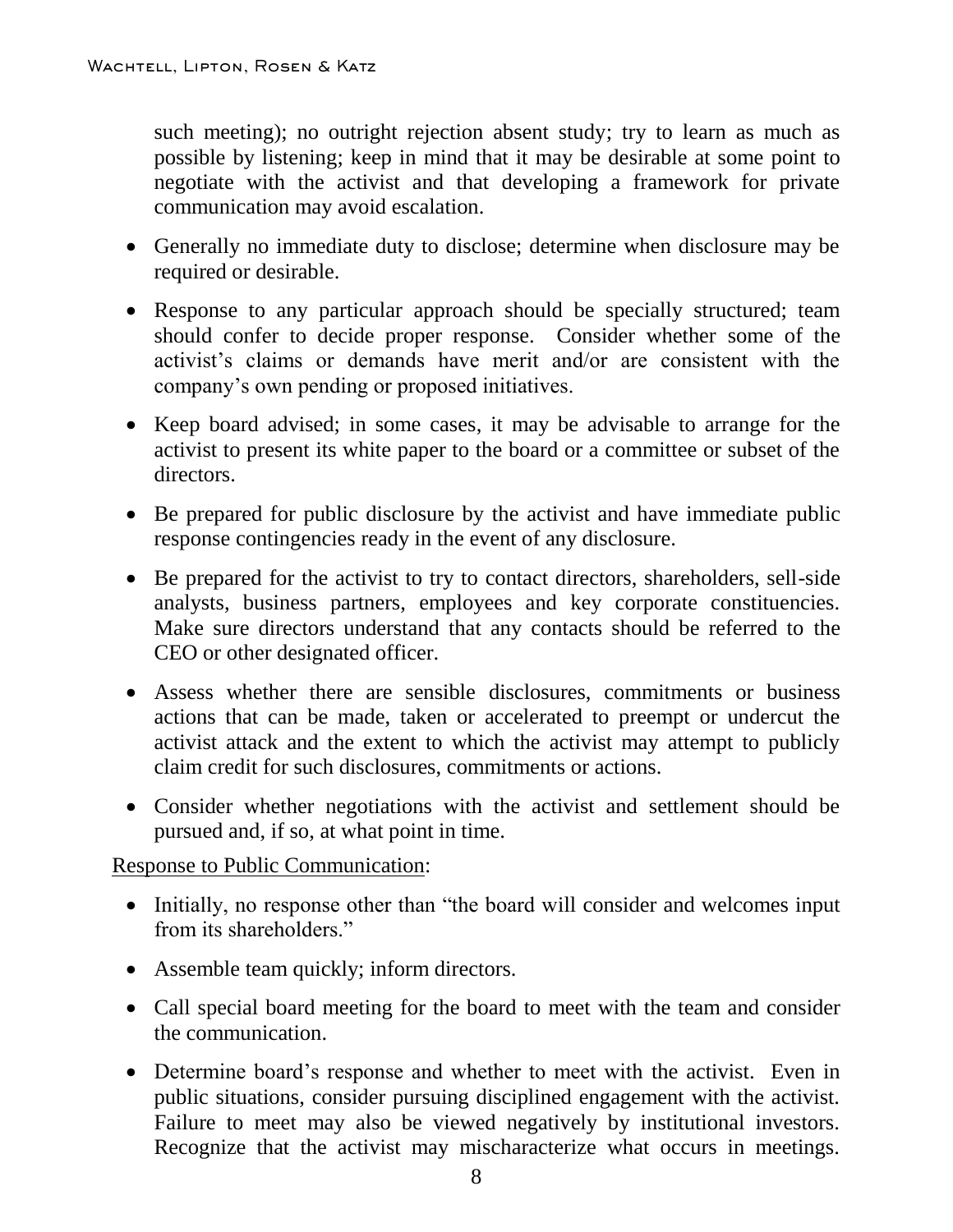There should be at least two company representatives at any meeting or call with the activist.

- If the activist makes a demand  $e.g.,$  replace the Chair or CEO that the board finds unacceptable or non-negotiable, it may be advisable to make the board's position on that item clear earlier rather than later, even if there is willingness to consider and negotiate other aspects of the activist's platform.
- Avoid mixed messages and preserve the credibility of the board and management.
- Continuously gauge whether the best outcome is to agree upon board change and/or strategic, business or other action in order to avoid (or resolve) a proxy fight.
- Be prepared and willing to defend vigorously, if a reasonable settlement is not possible.
- Recognize that a proxy fight will entail a meaningful time commitment from both management and directors, and work in advance to coordinate availability for key meetings with shareholders and proxy advisory firms.
- Engage with other shareholders, not only the activist, to take investor temperature, solicit feedback and assess whether actions may (and should) be taken by the company to secure support (if an activist identifies a legitimate issue, the company may propose its own plan for resolving any shortcomings that is distinct from the activist's solutions or co-opts any sensible concepts).
- Appreciate that the public dialogue is often asymmetrical; activists may make personal attacks and use aggressive language or unrealistic projections, but the company's response should be disciplined and fact-based and should not respond to personal attacks in kind.
- Remain focused on the business; activist approaches can be very distracting, but strong business performance, though not an absolute defense, is one of the best defenses. Similarly, unexpected poor performance can undermine a company's defense. When and if business challenges arise, act in a manner that preserves and builds credibility with shareholders.
- Maintain the confidence and morale of employees, partners and other stakeholders.
- A significant number of major institutional investors are increasingly skeptical of activists and activist platforms even as they closely scrutinize targeted companies as well. Investors can be persuaded not to follow the recommendations of ISS in support of a dissident's proxy solicitation. When